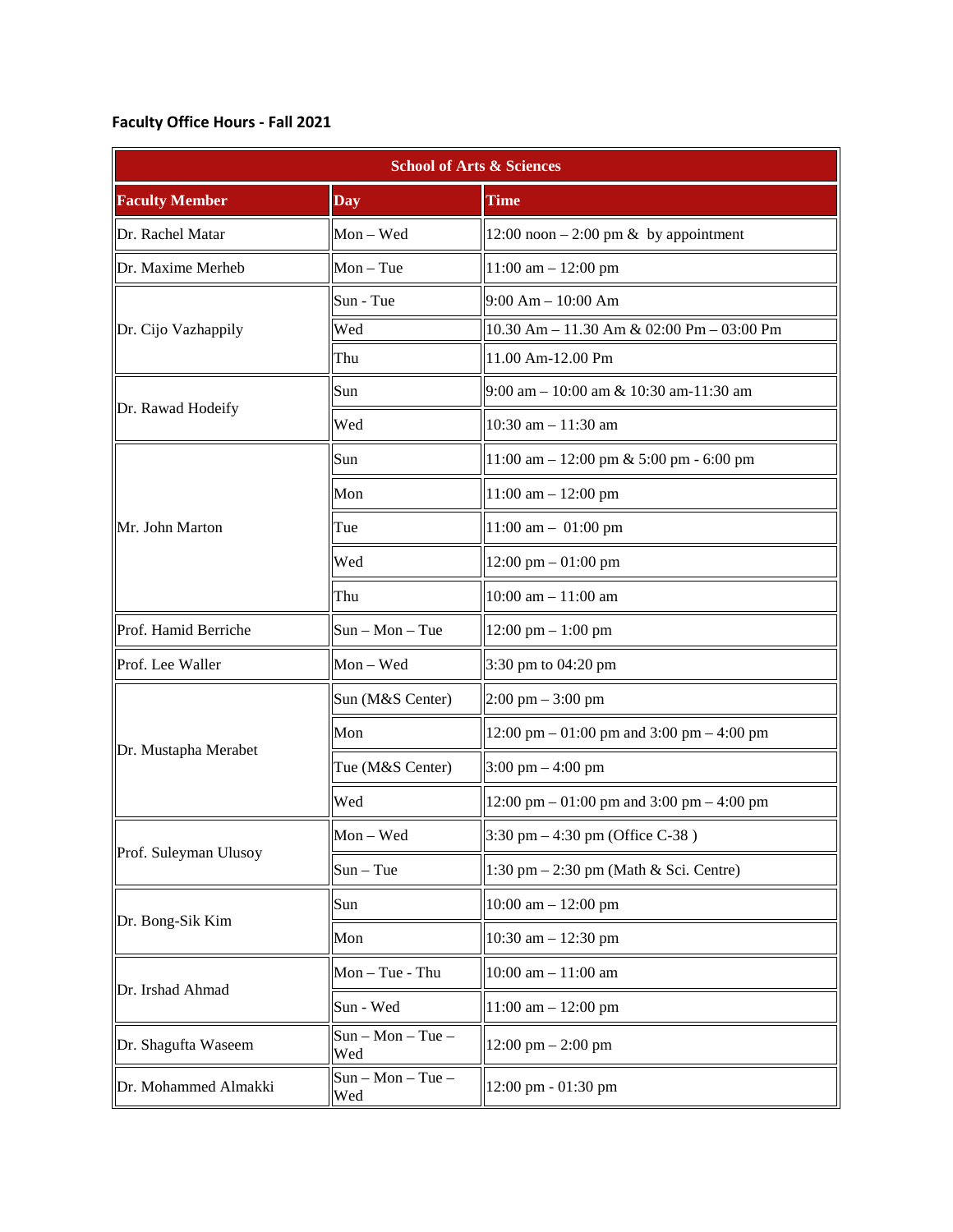|                                     | Sun                                             | $1:00 \text{ pm} - 2:00 \text{ pm}$                                |  |
|-------------------------------------|-------------------------------------------------|--------------------------------------------------------------------|--|
| Dr. Walid El-Jammal                 | Tue                                             | $12:00 \text{ pm} - 1:00 \text{ pm} \& 5:00 - 6:00 \text{ pm}$     |  |
|                                     | Wed                                             | $4:00$ pm to 5:00 pm                                               |  |
|                                     | $Sun - Tue$                                     | $ 01:30 \text{ pm} - 03:00 \text{ pm}$                             |  |
| Ms. Saoussene Osman                 | Mon - Wed                                       | $01:30 \text{ pm} - 03:00 \text{ pm}$                              |  |
|                                     | Mon                                             | $4:00 \text{ pm} - 6:00 \text{ pm}$                                |  |
| Dr. Rinku Mariam Thomas             | Wed                                             | $3:00 \text{ pm} - 6:00 \text{ pm}$                                |  |
|                                     | Thu                                             | 12-30 pm -1:30 pm                                                  |  |
|                                     | Mon - Tue - Wed                                 | $10:30$ am $- 1:30$ pm                                             |  |
| Dr. Alexandria Alisa Proff          | By appointment either<br>online or face-to-face |                                                                    |  |
|                                     | $Sun - Tue$                                     | $1:00 \text{ pm} - 3:00 \text{ pm}$                                |  |
| Dr. Mashhad Al-Allaf                | Mon - Wed                                       | $11:45$ am - 12:15 pm                                              |  |
|                                     | $Mon - Tue$                                     | $2:00 \text{ pm} - 3:00 \text{ pm}$                                |  |
| Dr. Philipp Dorstewitz              | Sun - Wed                                       | $2:00 \text{ pm} - 3:00 \text{ pm}$                                |  |
|                                     | $Sun - Tue$                                     | $9:00$ am $-10:20$ am                                              |  |
| Dr. Kutbettin Kilic                 | Mon – Wed (or by<br>appointment)                | $4:30$ pm $-6:00$ pm                                               |  |
|                                     | Sun                                             | 6:00 pm $- 7:00$ pm                                                |  |
| Dr. Bryn Holmes                     | Monday                                          | $5:00 \text{ pm} - 6:00 \text{ pm}$                                |  |
| Dr. Sharon Waller                   | Sun - Mon                                       | $10:00$ am $- 12:00$ pm & 2:00 pm $- 4:00$ pm or by<br>appointment |  |
|                                     | Saturday                                        | $\parallel$ 11:30 am - 12:00 pm or by appointment                  |  |
| Dr. Suzana Dzamtoska<br>Zdravkovska | Mon                                             | $3:00 \text{ pm}$ to 6:00 pm                                       |  |
|                                     | Mon                                             | 4:30 pm $-$ 5:30 pm                                                |  |
| Dr. Sabir Haque                     | Thu                                             | $1:00 \text{ pm} - 4:00 \text{ pm}$                                |  |
|                                     | Sun                                             | $9:00 \text{ am} - 12:00 \text{ pm}$                               |  |
| Ms. Hanan Abdalla Elsayed           | Mon                                             | $10:00$ am $- 12:00$ pm                                            |  |
| Dr. Khaledah Al Mansoori            | $Sun - Tue - Thu$<br>(online)                   | $2:00 \text{ pm} - 3:00 \text{ pm}$                                |  |
|                                     | Mon - Wed                                       | 3:30 am $-4:30$ pm                                                 |  |
|                                     | Sun - Tue                                       | $10.30$ am $- 11.30$ am                                            |  |
| Mr. Shadi Yacoub Al Shidrawi        | Sun - Mon - Tue -<br>Wed                        | 3:00 pm - 3:50 pm                                                  |  |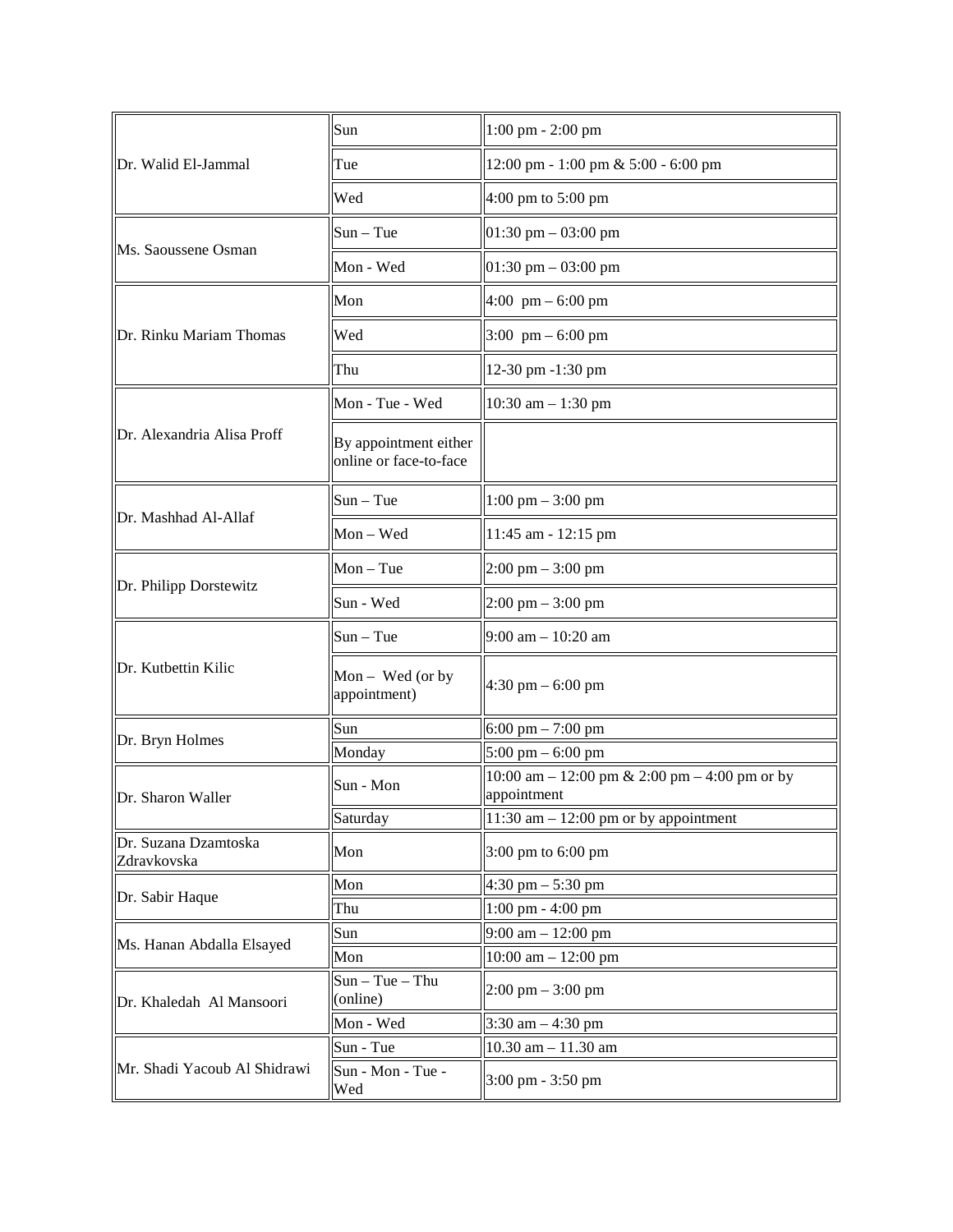| <b>IMs.</b> Gulbahor Amirova | $Mon - Wed$               | $\sqrt{9:00 \text{ am} - 10:00 \text{ am}}$    |  |
|------------------------------|---------------------------|------------------------------------------------|--|
|                              | $\text{Sun} - \text{Tue}$ | $10:30$ am $-11:30$ am                         |  |
| Ms. Dina Antar               | <b>Sun</b>                | $\parallel$ 12:00 pm – 03:00 pm                |  |
|                              | Mon                       | $\left  02:30 \right $ pm $- 04:30 \right $ pm |  |
| Mr. Olaytunji Jacob Ajayi    | Mon                       | $ 4:30-5:30$ pm                                |  |
| Mr. Mardy Dizon              | Wed                       | $\parallel$ 3:00 to 4:00 PM                    |  |
| Rasha Musalam                | Tue                       | $\left  02:00 \right $ pm $-4:00 \right $ pm   |  |

| <b>School of Business</b> |                 |                                    |  |
|---------------------------|-----------------|------------------------------------|--|
| <b>Faculty Member</b>     | <b>Day</b>      | <b>Time</b>                        |  |
|                           | Sun             | $12:00 - 1:00$ pm                  |  |
| Dr. Atif Butt             | Mon-Wed         | $1:45 - 2:45$ pm                   |  |
| Dr. Daniel Schoch         | Sun-Mon-Tue-Wed | 10:30am-12:00pm                    |  |
|                           | Sun-Tue         | 2:00 PM- 4:00 pm by Appointment    |  |
| Dr. Abdelfatah Arman      | Mon-Wed         | 3:00 PM-5:00 pm by Appointment     |  |
|                           | Sun-Tue         | $10:30 - 1:30$ pm                  |  |
| Dr. Haileslasie Tadele    | Mon-Wed         | $12:00 - 3:00$ pm                  |  |
|                           | Sun-Tue         | 11:00 - 12:00 pm                   |  |
| Dr. Mukdad Ibrahim        | Mon-Wed         | $3:30 - 4:30$ pm                   |  |
|                           | Mon-Wed-Fri     | $12:00 - 1:00$ pm                  |  |
| Dr. Osama Khassawneh      | Sat             | $11:00 - 12:00$ pm                 |  |
|                           | Sun-Tue         | $11:00$ am $- 12:00$ pm            |  |
| Dr. Tahseen Arshi         | Mon-Wed         | $3:30 - 4:30$ pm                   |  |
|                           | Sat             | 11:30 am - 12:30 pm                |  |
|                           | Mon             | $6:00 - 7:00$ pm                   |  |
| Dr. Abdelazim Hussein     | Tue             | $5:00 - 6:00$ pm                   |  |
| Dr. Mohamed Alaa          | Mon-Tue         | $6:00 - 7:00$ pm                   |  |
| Dr. Baliira Kalyebara     | Mon-Mon-Tue-Wed | 10:00 am $- 1:00$ pm               |  |
| Dr. Mohamed Mahdi         | Mon-Wed         | $1:00 - 2:00$ pm or by appointment |  |
|                           | Sat             | $2:00 - 3:00$ pm or by appointment |  |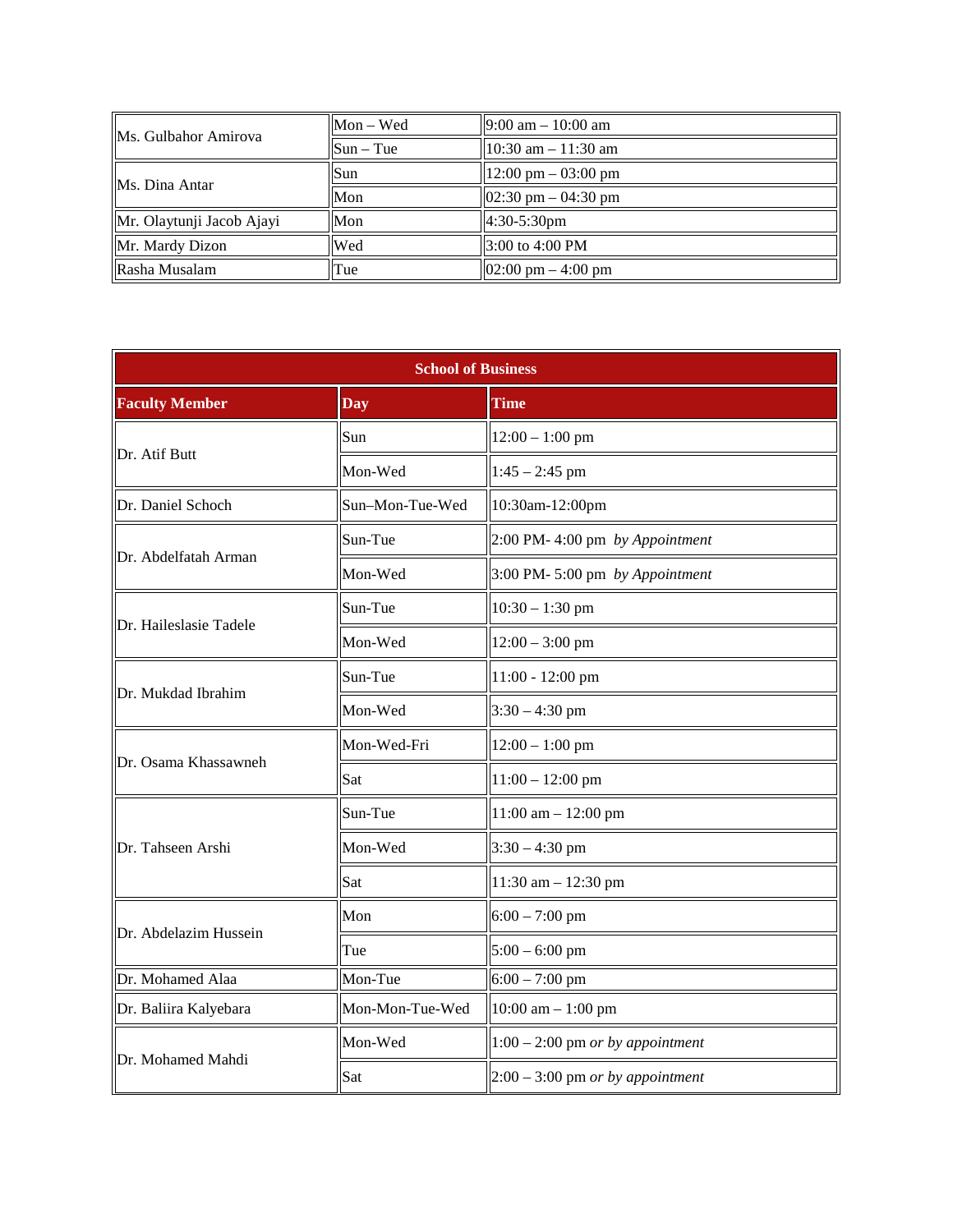|                                  | $\text{Sun-Tue}$ | $10:00 \text{ am} - 2:00 \text{ pm}$ |
|----------------------------------|------------------|--------------------------------------|
| Dr. Vazeerjan Begum              | Mon-Wed          | $10:00$ am $- 12:00$ pm              |
| <b>Prof.</b> Lindsey Janice Kemp | <b>Fri-Sat</b>   | $ 9:00 - 10:00$ am                   |

| <b>School of Engineering</b> |                   |                                      |  |
|------------------------------|-------------------|--------------------------------------|--|
| <b>Faculty Member</b>        | <b>Day</b>        | <b>Time</b>                          |  |
|                              | Sun               | 1:00 pm - 2:00 pm                    |  |
| Abeer Abu Raed               | Mon               | 8:00 am - 9:00 am                    |  |
|                              | Tue               | 1:00 pm - 2:00 pm                    |  |
|                              | Mon               | 11:30 am - 1:30 pm                   |  |
| Abo Taleb Al-Hameedi         | Wed               | 11:30 am - 1:30 pm                   |  |
|                              | or by appointment |                                      |  |
|                              | Sun               | 10:30 am - 11:45 am                  |  |
| Ahmad Sakhrieh               | Mon               | 12:00 pm - 1:15 pm                   |  |
|                              | Tue               | 10:30 am - 11:45 am                  |  |
|                              | Sun               | $12:00 \text{ pm} - 1:00 \text{ pm}$ |  |
|                              | Mon               | 1:30 pm - 2:30 pm                    |  |
| Ali Alnoman                  | Tue               | 12:00 pm - 1:00 pm                   |  |
|                              | Wed               | 1:30 pm - 2:30 pm                    |  |
|                              | Sun               | 9:00 am - 10:00 am                   |  |
| Anis Simlali                 | Tue               | 9:00 am - 11:00 am                   |  |
|                              | Sun               | 11:30 am - 1:00 pm                   |  |
| Amal Almasri                 | Wed               | 11:30 am - 1:00 pm                   |  |
|                              | Thu               | 12:00 pm - 1:00 pm                   |  |
|                              | Sun               | 1:15 pm - 2:15 pm                    |  |
|                              | Mon               | 2:00 pm - 3:00 pm                    |  |
| Amer Rghei                   | Tue               | 1:15 pm - 2:15 pm                    |  |
|                              | or by appointment |                                      |  |
| Amjad Omar                   | Sun               | 3:00 pm - 4:15 pm                    |  |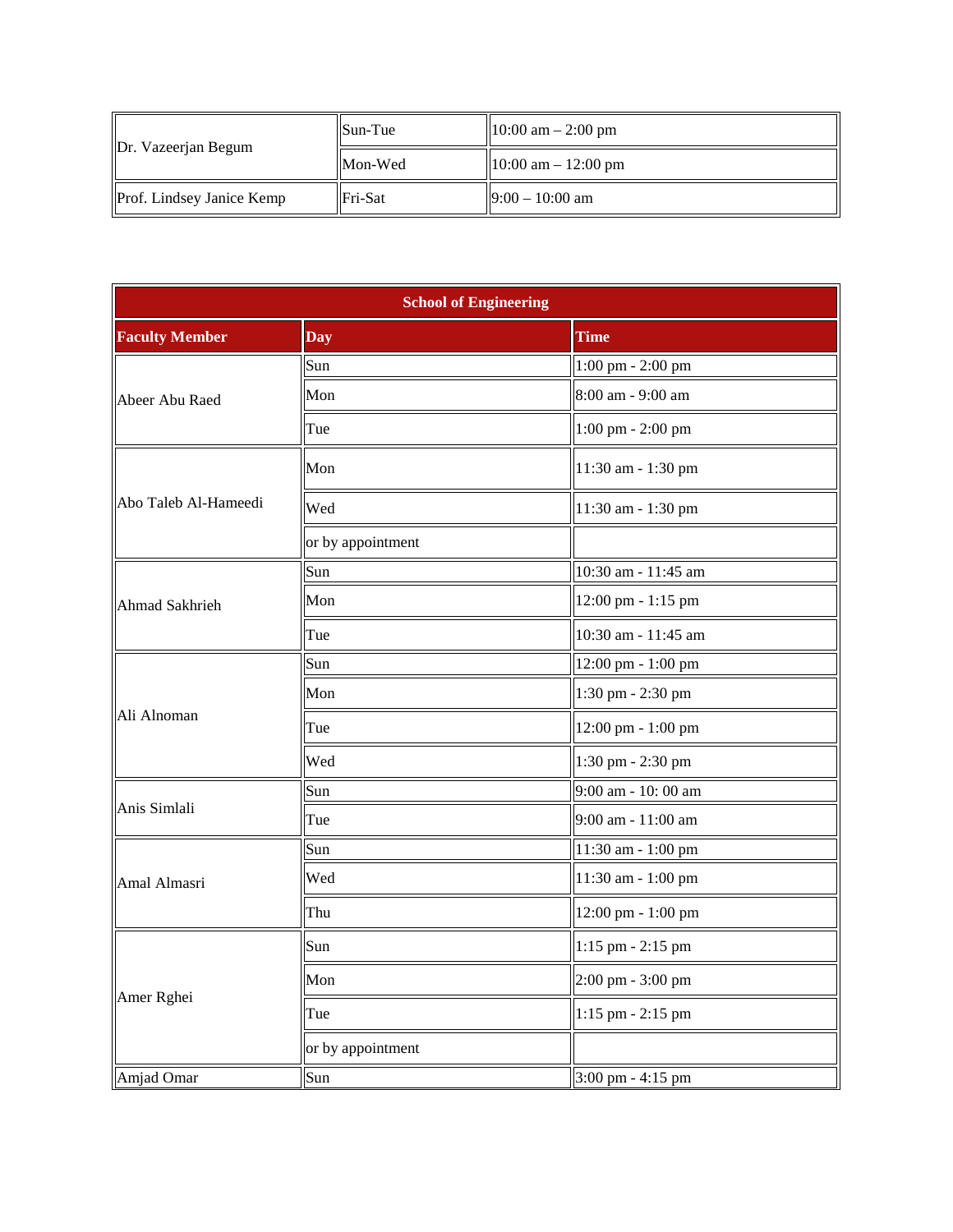|                        | Tue               | 3:00 pm - 4:15 pm   |
|------------------------|-------------------|---------------------|
|                        | Thu               | 1:00 pm - 3:00 pm   |
|                        | Mon               | 10:30 am - 11:30 am |
| Arfan Ghani            | Tues              | 2:00 pm - 3:00 pm   |
|                        | Wed               | 10:30 am - 11:30 am |
|                        | Sun               | 10:30 am - 11:30 am |
| <b>Basem Yousef</b>    | Tue               | 10:30 am - 11:30 am |
|                        | Tue               | 12:00 pm - 1:00 pm  |
| <b>Beza Getu</b>       | Sun - Tue         | 1:00 pm - 2:00 pm   |
|                        | Sun               | 12:00 pm - 1:00 pm  |
| Eisa Almatrooshi       | Tue               | 12:00 pm - 1:00 pm  |
|                        | Wed               | 2:00 pm - 3:00 pm   |
|                        | Sun               | 1:00 pm - 3:00 pm   |
|                        | Mon               | 2:00 pm - 3:00 pm   |
| Eka Sediadi            | Tue               | 1:00 pm - 3:00 pm   |
|                        | Wed               | 2:00 pm - 3:00 pm   |
|                        | Thu               | 11:00 am - 12:00 pm |
|                        | Sun               | 10:30 am - 12:00 pm |
| Eman Assi              | Wed               | 10:30 am - 12:00 pm |
|                        | Sun               | 12:00 pm - 2:00 pm  |
|                        | Mon               | 5:00 pm - 5:45 pm   |
| Fathia Elmenghawi      | Tue               | 12:00 pm - 2:00 pm  |
|                        | Wed               | 5:00 pm - 5:45 pm   |
|                        | Mon               | 8:00 am - 12:00 pm  |
| <b>Fayez Moutassem</b> | or by appointment |                     |
|                        | Sun               | 10:30 am - 11:30 am |
| Gbubemi Harrison       | Tue               | 10:30 am - 11:30 am |
|                        | Thu               | 10:30 am - 11:30 am |
|                        | Sun               | 2:00 pm - 3:00 pm   |
| <b>Hamed Assaf</b>     | Tue               | 2:00 pm - 3:00 pm   |
|                        | Sun               | 12:00 pm - 1:30 pm  |
| Hussain Attia          | Mon               | 11:30 am - 1:30 pm  |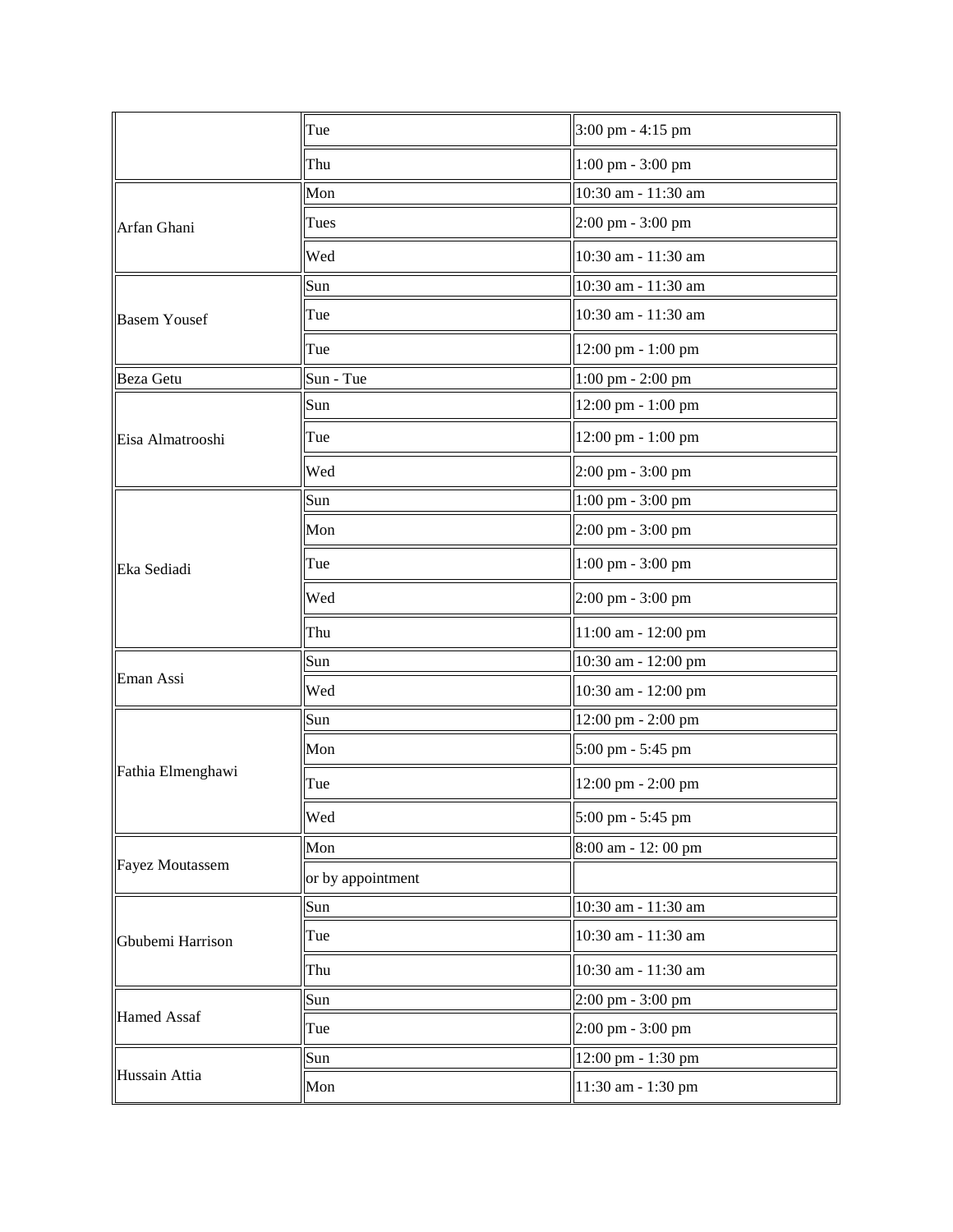|                   | Tue               | 12:00 pm - 1:30 pm                 |
|-------------------|-------------------|------------------------------------|
|                   | Mon               | 1:30 pm - 3:00 pm                  |
| Issam Miqdadi     | Wed               | 1:30 pm - 3:00 pm                  |
|                   | Sun               | 1:30 pm - 2:45 pm                  |
|                   | Sun               | 3:00 pm - 4:15 pm                  |
|                   | Mon               | 10:30 am - 11:45 am                |
|                   | Mon               | 12:00 pm - 1:15 pm                 |
| Kadhim Al Amara   | Tue               | 10:30 am - 11:45 am                |
|                   | Tue               | 1:30 pm - 2:45 pm                  |
|                   | Tue               | 3:00 pm - 4:15 pm                  |
|                   | Wed               | 10:30 am - 11:45 am                |
|                   | Wed               | 12:00 pm - 1:15 pm                 |
|                   | Sun               | 1:45 pm - 2:45 pm (via MS teams)   |
|                   | Sun               | 3:00 pm - 4:pm (via MS teams)      |
| Kenan Hazirbaba   |                   |                                    |
|                   | Mon               | $1:45$ pm - 2:45 pm (via MS teams) |
|                   | or by appointment |                                    |
|                   | Sun               | 1:30 pm - 2:30 pm                  |
|                   | Tue               | 1:30 pm - 2:30 pm                  |
| Khaled Hossin     | Wed               | 12:00 pm - 1:00 pm                 |
|                   | Sat               | 2:00 pm - 3:00 pm                  |
|                   | Mon               | $3:15$ pm - 4:15 pm                |
| Kim Bennett       | Wed               | 3:15 pm - 4:15 pm                  |
|                   | Mon               | 12:00 pm - 2:00 pm                 |
| Khouloud Salameh  | Wed               | 12:00 pm - 2:00 pm                 |
|                   | Sun               | 11:30 am - 12:30 pm                |
| Liudmila Cazacova | Mon               | 12:00 pm - 1:00 pm                 |
|                   | Tue               | 2:00 pm - 3:00 pm                  |
|                   | Sun               | 12: pm - 1:15 pm                   |
|                   | Mon               | 9:00 am - 10:15 am                 |
| Maen Takruri      | Tue               | 12:00 pm - 1:15 pm                 |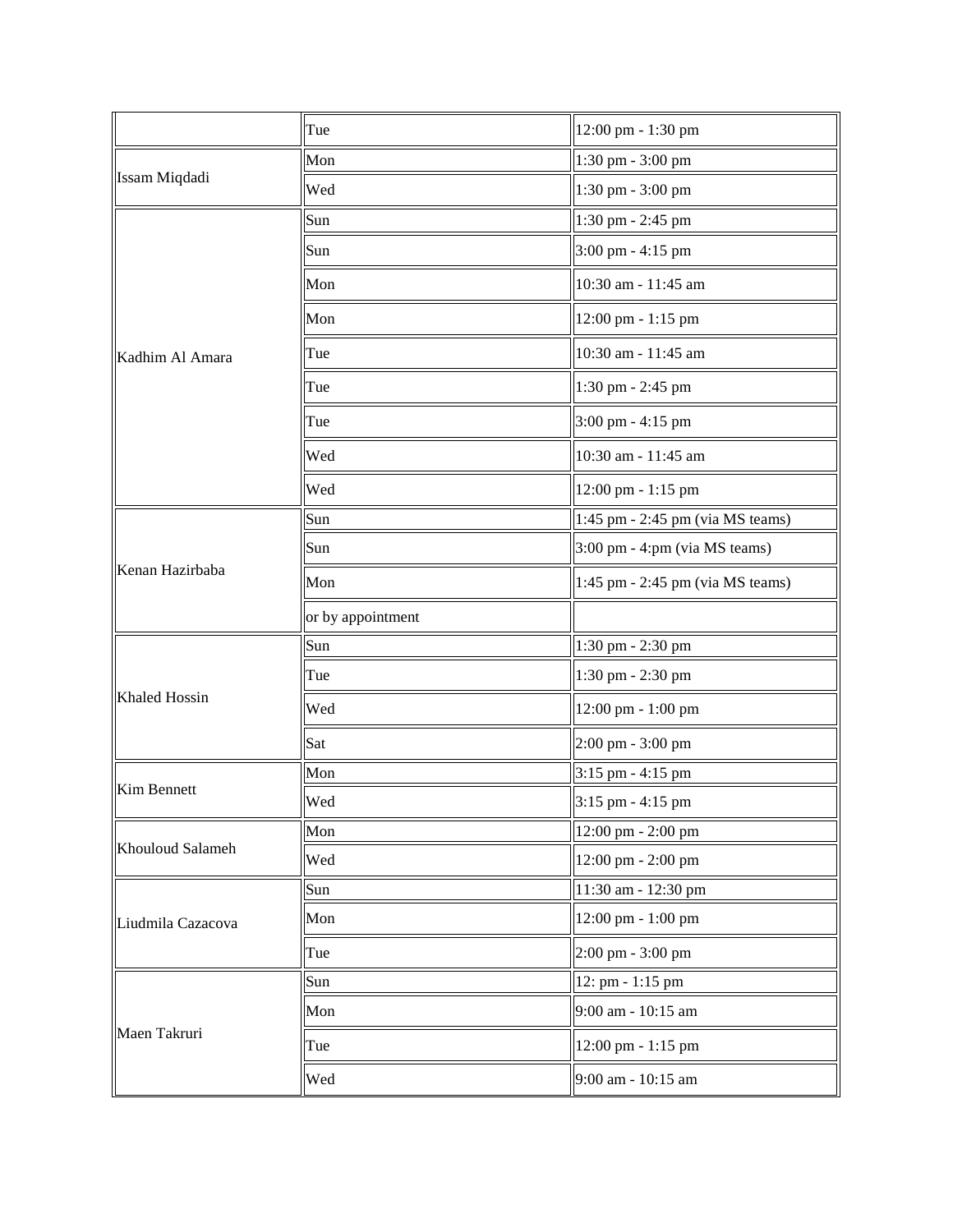|                    | Sun                   | 4:00 pm - 5:00 pm                   |
|--------------------|-----------------------|-------------------------------------|
|                    | Mon                   | 8:00 am - 9:00 am                   |
| Mahmoud Alzioud    | Tue                   | 4:00 pm - 5:00 pm                   |
|                    | Wed                   | 8:00 am - 9:00 am                   |
|                    | Thu                   | 8:00 am - 9:00 am                   |
|                    | Sun                   | $4:30 \text{ pm} - 5:30 \text{ pm}$ |
|                    | Mon                   | 4:30 pm - 5:30 pm                   |
| Maissa Farhat      | Mon                   | 12:00 pm - 1:15 pm                  |
|                    | Mon                   | 3:00 pm - 4:15 pm                   |
|                    | Tue                   | 4:30 pm - 5:30 pm                   |
| Majed Khodr        | Sun - Tue             | 1:30 pm - 3:00 pm                   |
|                    | Sun                   | 1:30 pm - 3:30 pm                   |
| Manar Alkhatib     | Tue                   | 1:30 pm - 3:30 pm                   |
|                    | Mon                   | 10:30 am - 11:45 am                 |
| Mohamad Kharseh    | Tue                   | 4:30 pm - 5:45 pm                   |
|                    | We                    | 10:30 am - 11:45 am                 |
|                    | Sun                   | $12:00$ pm - 1:00 pm                |
|                    | Mon                   | 11:00 am - 2:00 pm                  |
| Mohammad Zaid      | Tue                   | 12:00 pm - 1:00 pm                  |
|                    | Wed                   | 11:00 am - 2:00 pm                  |
|                    | Thu                   | 12:00 pm - 1:00 pm                  |
|                    | Sun                   | 10:30 am - 12:00 pm                 |
|                    | Tue                   | 10:30 am - 12:00 pm                 |
| Mohammed Alnahhal  | Sat                   | 11:30 am - 1:00 pm                  |
|                    | or based on agreement |                                     |
|                    | Mon                   | 10:30 am - 11:50 am                 |
| Mohammed Awad      | Wed                   | 10:30 am - 11:50 am                 |
|                    | Thu                   | 10:30 am - 11:50 am                 |
| Mohammed Alzarooni | Tue                   | 9:00 am - 10:00 am                  |
|                    | Sun                   | 9:00 am - 10:15 am                  |
| Muataz Al Hazza    | Tue                   | 9:00 am - 10:15 am                  |